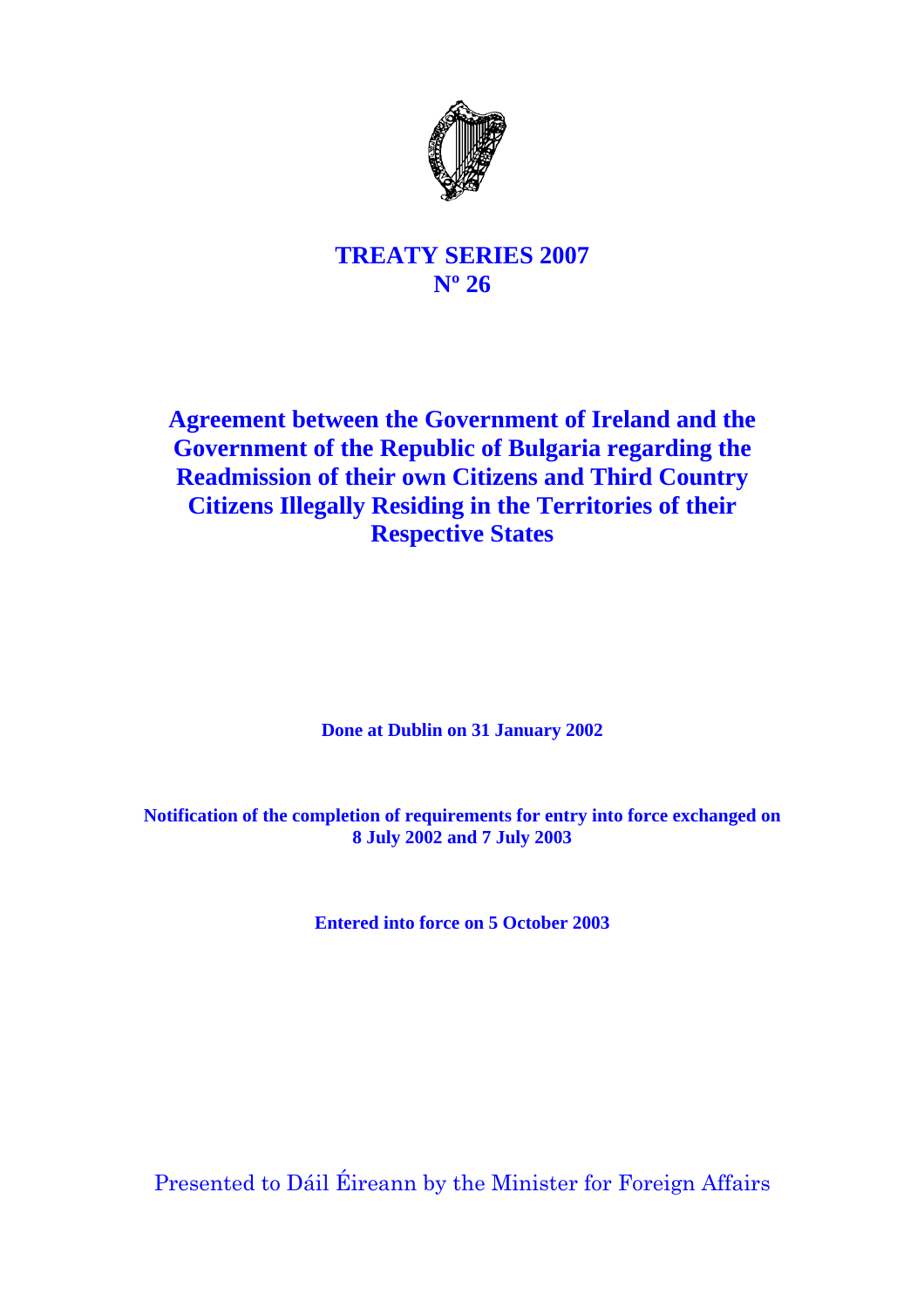## **AGREEMENT BETWEEN THE GOVERNMENT OF IRELAND AND THE GOVERNMENT OF THE REPUBLIC OF BULGARIA REGARDING THE READMISSION OF THEIR OWN CITIZENS AND THIRD COUNTRY CITIZENS ILLEGALLY RESIDING IN THE TERRITORIES OF THEIR RESPECTIVE STATES**

The Government of Ireland and the Government of the Republic of Bulgaria hereinafter referred to as "a Contracting Party" or the "Contracting Parties" as appropriate,

*Desiring* to improve co-operation between the two Contracting Parties with the aim of the better implementation of provisions relating to the circulation of persons and respect for rights and guarantees and in conformity with the legislation in force in both States,

*Prompted* by a desire to combat illegal immigration on a reciprocal basis and in order to facilitate the readmission of persons who are residing illegally in the territories of their States and the transit of such persons when transferred to a third country,

**HAVE AGREED** as follows:

#### Article 1 *Terms*

For the purpose of the present Agreement, the following terms have the following meanings:

1. "Third country citizen" means a person who does not have citizenship of one of the Contracting Parties' States, including a stateless person;

2. "Visa" including a multiple visa means a valid permit issued by the competent authorities of a Contracting Party which entitles a person to enter the territory of its State without interruption for a specified period of time in conformity with the national legal requirements of the visa issuing Contracting Party;

3. "Residence permit" means a valid permit, issued by the competent authorities of one Contracting Party, which entitles a person to reside on the territory of the State of that Contracting Party. A residence permit does not mean a visa or permission to remain on the territory of the State of a Contracting Party during the consideration of an asylum application or in the course of an expulsion or deportation procedure, as appropriate to each Contracting Party.

## Article 2 *Readmission of own citizens*

Each Contracting Party shall readmit, at the request of the other Contracting Party, and without any special formality, a person who does not, or who no longer, fulfils the conditions in force for entry or residence on the territory of the State of the requesting Contracting Party, provided that it is proved or may be validly assumed that such person possesses the citizenship of the State of the requested Contracting Party.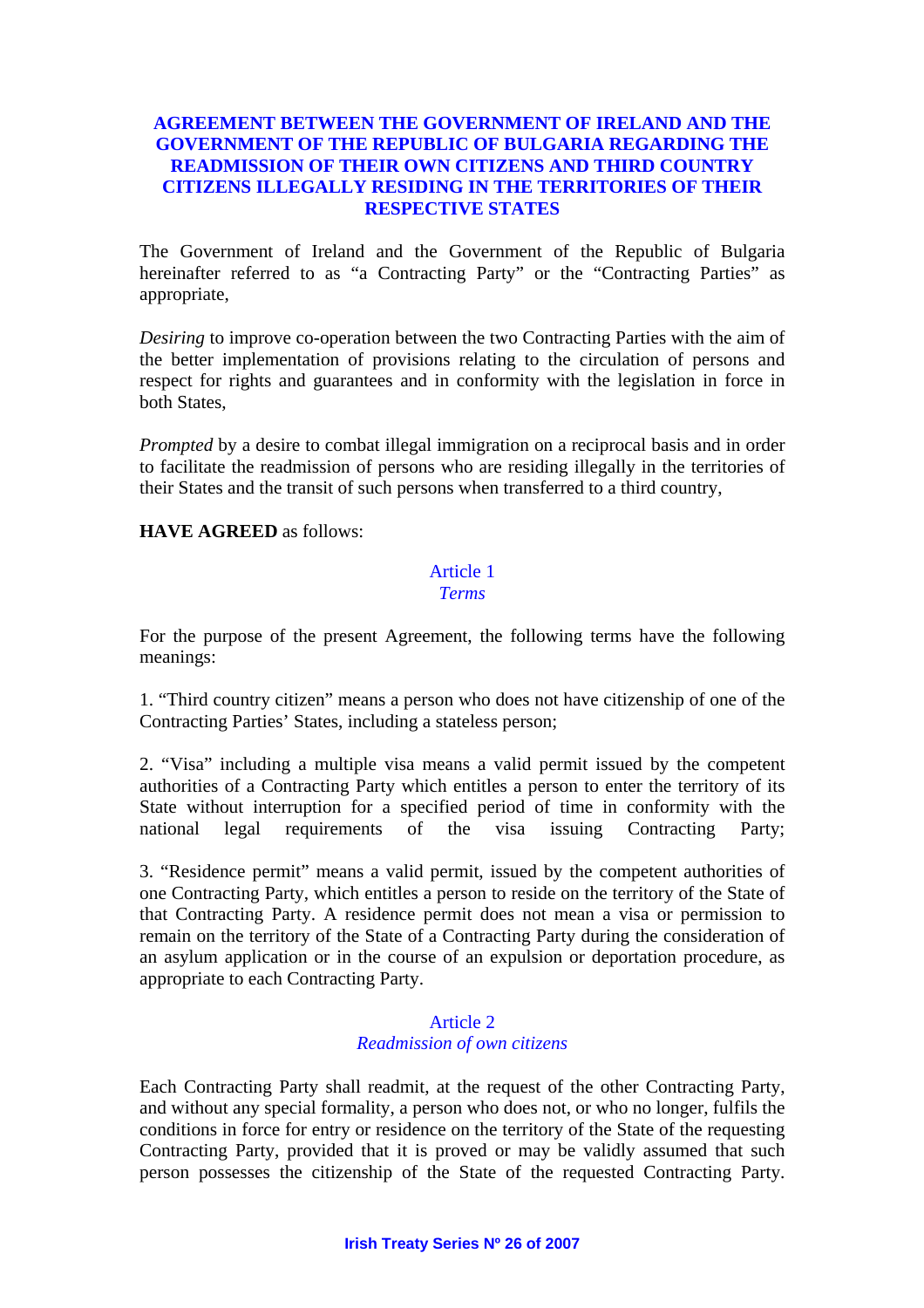Upon request by the requesting Contracting Party, the requested Contracting Party shall without delay issue the person to be returned the travel documents needed for his/her repatriation.

Should subsequent investigation result in proving the readmitted individual was not a citizen of the requested Contracting Party at the time he/she left the territory of the State of the requesting Contracting Party and he/she does not comply with the conditions provided for in *paragraph I* above or in *Article 4*, the requesting Contracting Party shall readmit that person.

## Article 3 *Proof of citizenship*

Proof of citizenship pursuant to *Article 2* of this Agreement can be furnished through:

- a) citizenship certificates which can clearly be allocated to a person;
- b) passports of any kind (national passports, collective passports, diplomatic passports, service passports and surrogate passports);
- c) identity cards including temporary and provisional ones;
- d) service books and military identity cards;
- e) official documents indicating the citizenship of the person concerned;
- f) seamen's registration books and skippers' service cards;
- g) unequivocal information provided by the competent authorities of the requesting Contracting Party.

Subject to the provisions of *Article* 2(3), if supporting documents as mentioned *in paragraph 1* of this Article are presented, the Contracting Parties shall mutually recognise the citizenship.

*Prima fade* evidence regarding citizenship can, in particular, be furnished by the following:

- *a)* photocopies of any of the documents listed in *paragraph 1;*
- b) driving licences;
- c) company identity cards;
- d) birth certificates:
- e) photocopies of the mentioned documents;
- f) statements made by witnesses taken by the competent authorities;
- g) statement made by the person concerned taken by the competent authorities: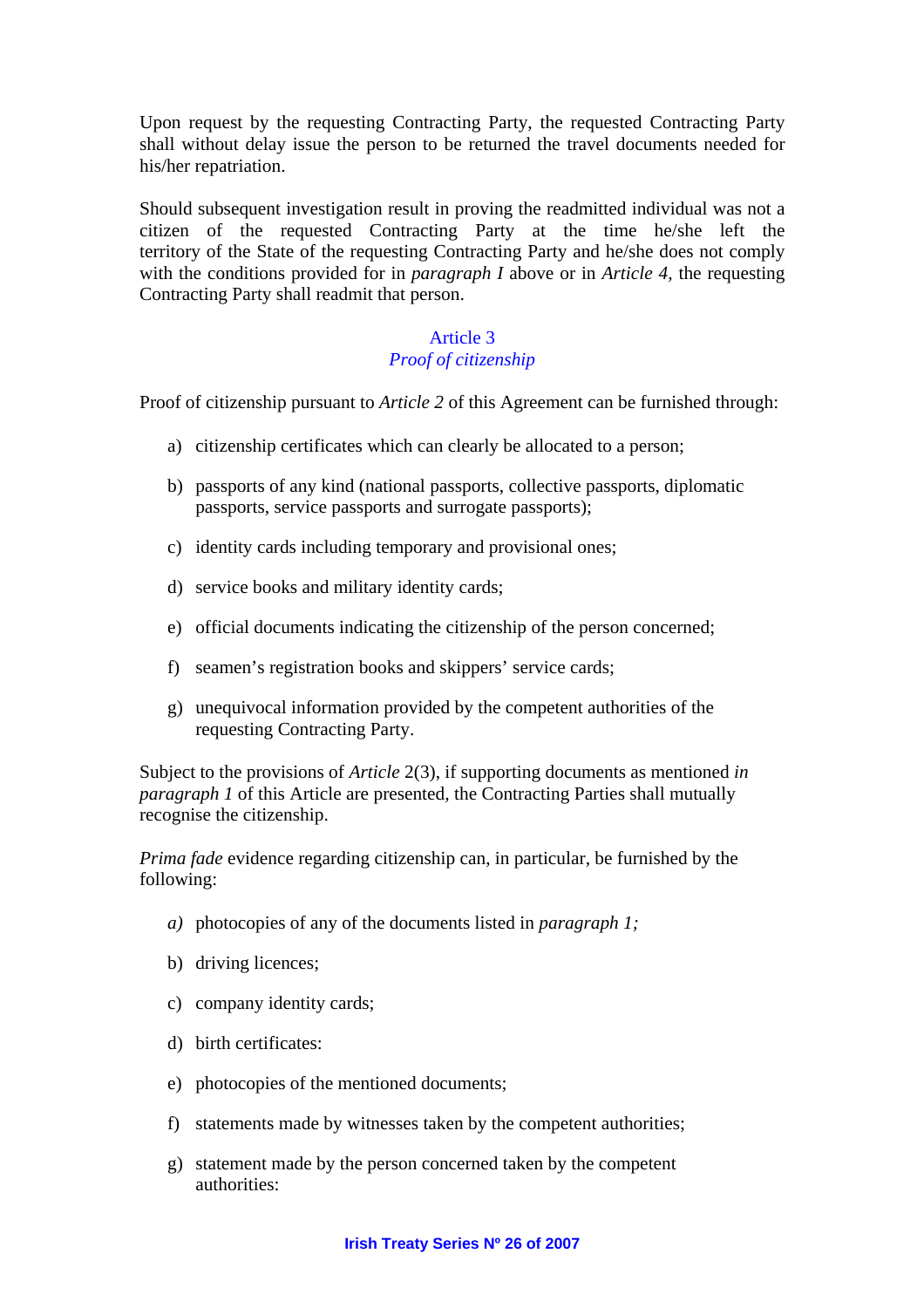h) language spoken by the person concerned

as well as by any other document which may help to establish the citizenship of the person concerned.

4. Where *prima fade* evidence of citizenship is furnished, the Contracting Parties shall mutually deem the citizenship to be established unless the requested Contracting Party has disproved it.

5. The documents listed in *paragraphs 1 and 3* of this Article shall suffice as proof or *prima fade* evidence of citizenship even if their period of validity has lapsed.

6. Where the evidence or *prima fade* evidence referred to in *paragraphs I and 3* do not suffice for citizenship to be proved or validly assumed, the competent diplomatic representation of the requested Contracting Party shall hear the person concerned without undue delay in order to establish his or her citizenship.

## Article 4 *Readmission of third country citizens*

1. Each Contracting Party shall, at the request of the other Contracting Party, readmit a third country citizen who has arrived on the territory of the State of the requesting Contracting Party directly from the territory of the State of the requested Contracting Party and who does not fulfil the conditions in force for entry or residence.

2. Each Contracting Party shall, at the other Contracting Party's request, readmit a third country citizen who is residing without authorisation on the territory of the State of the requesting Contracting Party and who has a valid residence permit or visa issued by the competent authorities of the requested Contracting Party.

## Article 5

## *Duty to readmit*

1. Each Contracting Party shall readmit, at the request of the other Contracting Party any person who departed or was removed from its territory in conformity with the provisions of *Article 4(1)* when subsequent checks reveal that the readmitted person, at the time of departure from the territory of the requesting Contracting Party, had not in fact entered or resided on the territory of the requested Contracting Party.

2. Each Contracting Party shall readmit at the request of the other Contracting Party any person who departed or was removed from its territory in conformity with the provisions or *Article 4(2)* of this Agreement when subsequent checks reveal that the readmitted person, at the time of departure from the territory of the requesting Contracting Party, was not in possession of a valid visa or valid residence permit and entitled to enter into and reside in the requested Contracting Party in accordance with its legislation.

3. In cases in which provisions of *paragraphs (1) and (2)* of this Article are applied, the Contracting Party which has initially readmitted such persons, shall inform the other Contracting Party of the reasons for their refusal and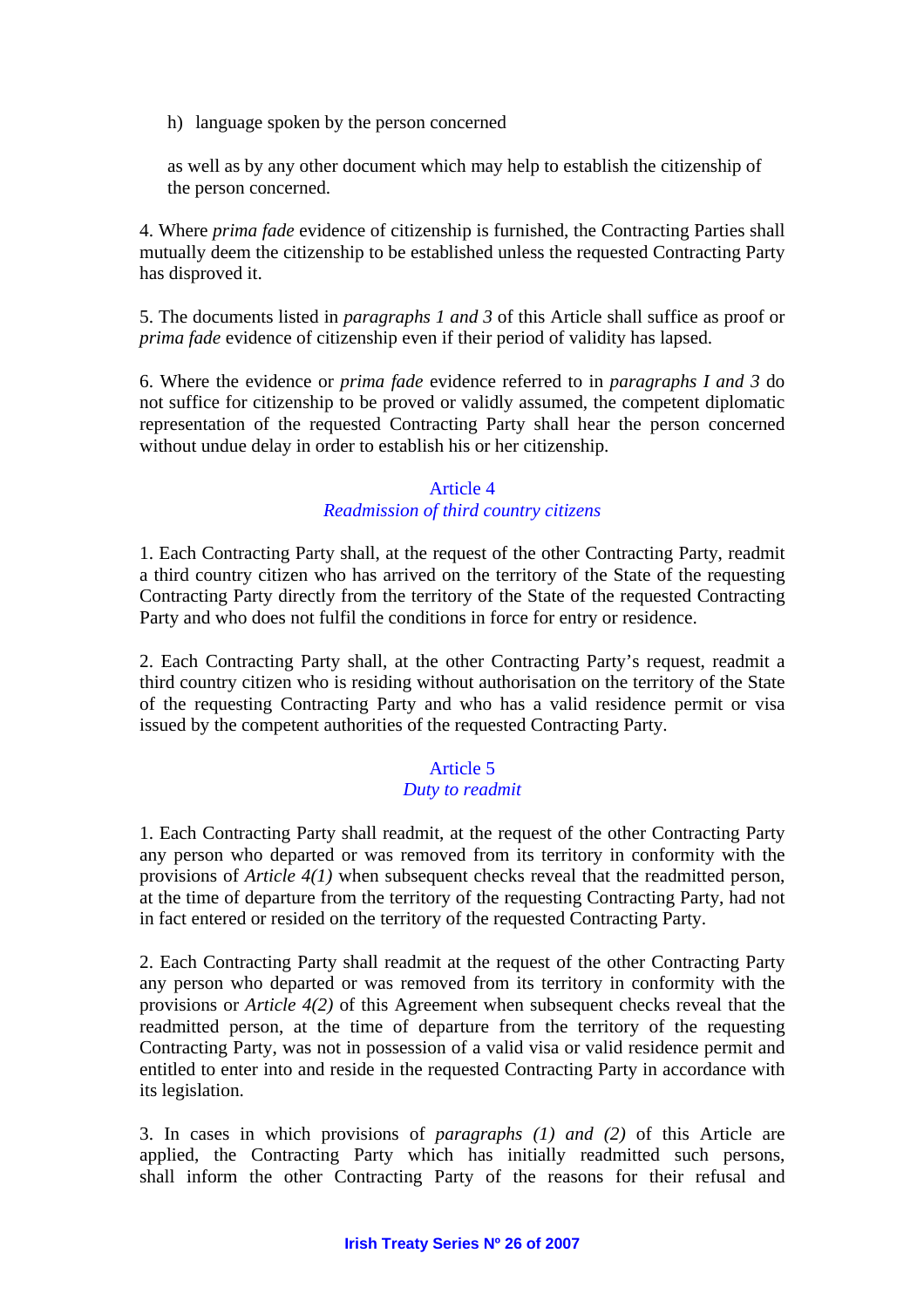return all documents received in connection with the initial readmission procedure.

#### Article 6

## *Exceptions to the readmission obligation in respect of third country citizens*

The obligation of readmission as stipulated in *Article* 4, shall not apply in the case of:

- a) third country citizens from a State that has a common state border with the State of the requesting Contracting Party;
- b) third country citizens who obtained, after they left the territory of the State of the requested Contracting Party or after they entered the territory of the State of the requesting Contracting Party, a visa or a residence permit from the latter,
- c) third country citizens who have legally resided in the territory of the State of the requesting Contracting Party for at least three months;
- d) third country citizens who were recognised by the requesting Contracting Party either with the status of refugee on the basis of the provisions of the Convention relating to the Status of Refugees done at Geneva on the 28th day of July, 1951, and includes the Protocol relating to the Status of Refugees done at New York on the 31st day of January, 1967, or with the status of stateless person on the basis of the Convention relating to the Status of Stateless Persons done at New York on September 28, 1954;
- e) third country citizens who applied for asylum, pending definitive decisions by competent authorities.

2. If both Contracting Parties have issued an entry visa or residence permit to a third country citizen, the Contracting Party whose visa or residence permit expires the latest shall readmit such person.

# Article 7

## *Transit*

1. Each Contracting Party shall, subject to its national law, upon request by the other Contracting Party, allow third country citizens to pass through the territory of its State in transit for the purpose of returning to a third country. The requesting Contracting Party shall take full responsibility for the continuation of the travel of such person to the country of final destination and shall readmit such person if this return cannot be carried out for any reason. The requested Contracting Party may request that a representative of the competent authorities of the requesting Contracting Party secure the escort of such transiting third country citizens during the transit through the territory of its State.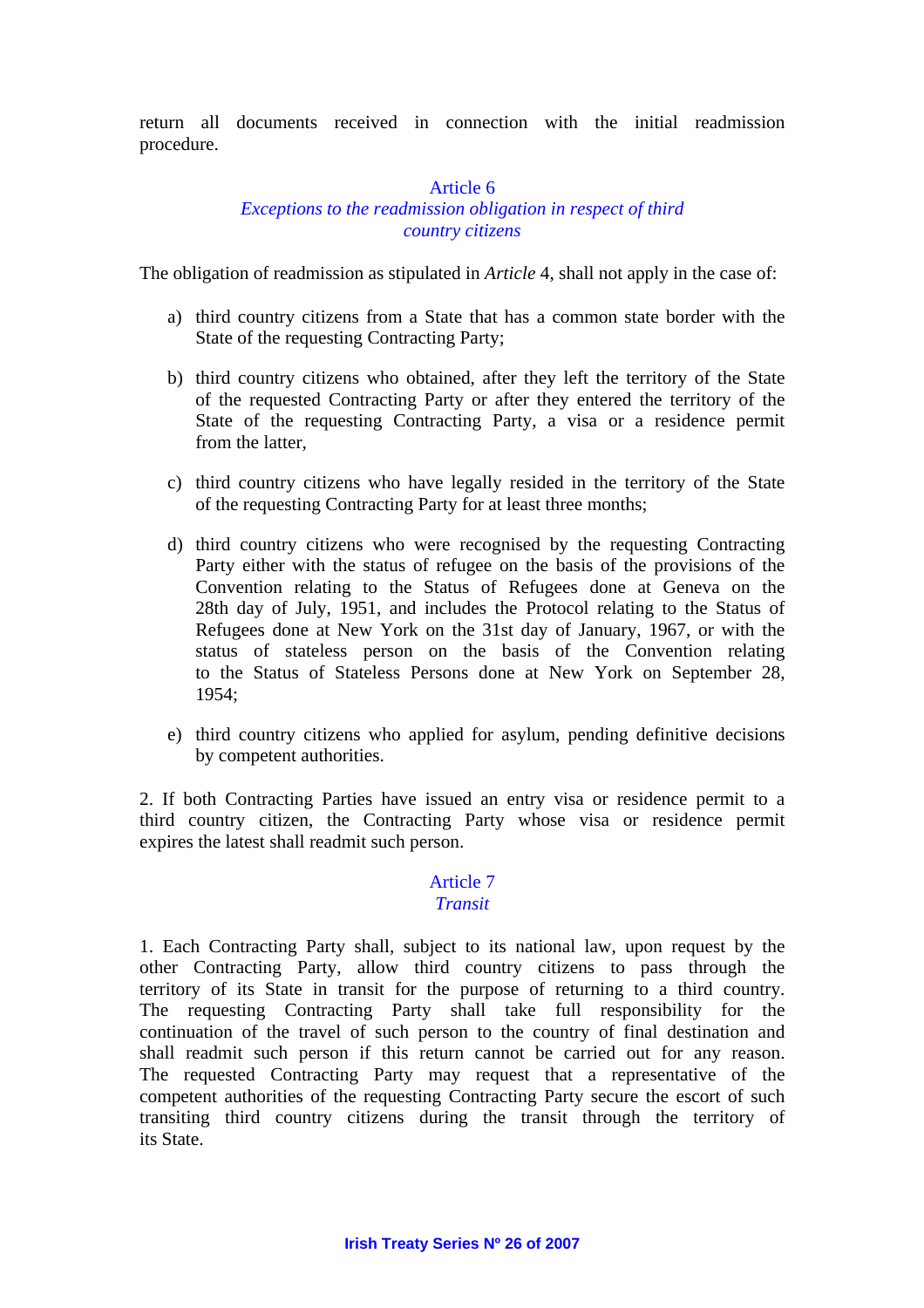2. The requested Contracting Party shall issue a transit visa free of charge to the person(s) in transit and to any person(s) securing the escort of such person(s) in accordance with its national legal requirements.

3. The Contracting Parties shall endeavour to restrict transit operations to third country citizens who cannot be returned to their States of origin directly.

#### Article 8 *Time limits*

1. The requested Contracting Party shall be obliged to reply in writing to a readmission request submitted to it without delay and, in any case, within a maximum of 20 days following receipt of the request. The readmission request may be submitted to the competent authorities of the requested Contracting Party by mail, by direct handling or by any other means of communication, including by filing it with the competent diplomatic mission of the requested Contracting Party. Any refusal of such request shall be supported by reasons.

2. The requested Contracting Party shall take charge of the person to be readmitted immediately after the approval of the readmission request and, in any event, within a maximum of 3 months from the date of approval. Upon notification by the requesting Contracting Party, this time limit shall be extended for the period necessary to allow the requesting Contracting Party to deal with any legal or practical obstacles.

## Article 9

## *Time limit for the submission of readmission request*

1. The application for readmission of a person covered by this Agreement shall be submitted to the competent authorities of the requested Contracting Party within twelve months of the conclusion of all necessary national, including legal, procedures in the territory of the State of the requesting Contracting Party.

### Article 10

#### *Information to be provided / Data Protection*

1. Insofar as personal data have to be exchanged by the competent authorities of the Contracting Parties, in order to implement this Agreement, such information may concern only the following:

a) the particulars of the person to be readmitted or admitted in transit, and when necessary, of the members of the person's family, such as: surname, given name, any previous name, nickname or pseudonym, aliases, parents' surnames and forenames, date and place of birth, sex, current and any previous citizenship, latest address and previous address(es) in the territory of the State of the requested Contracting Party, if known to the requesting Contracting Party;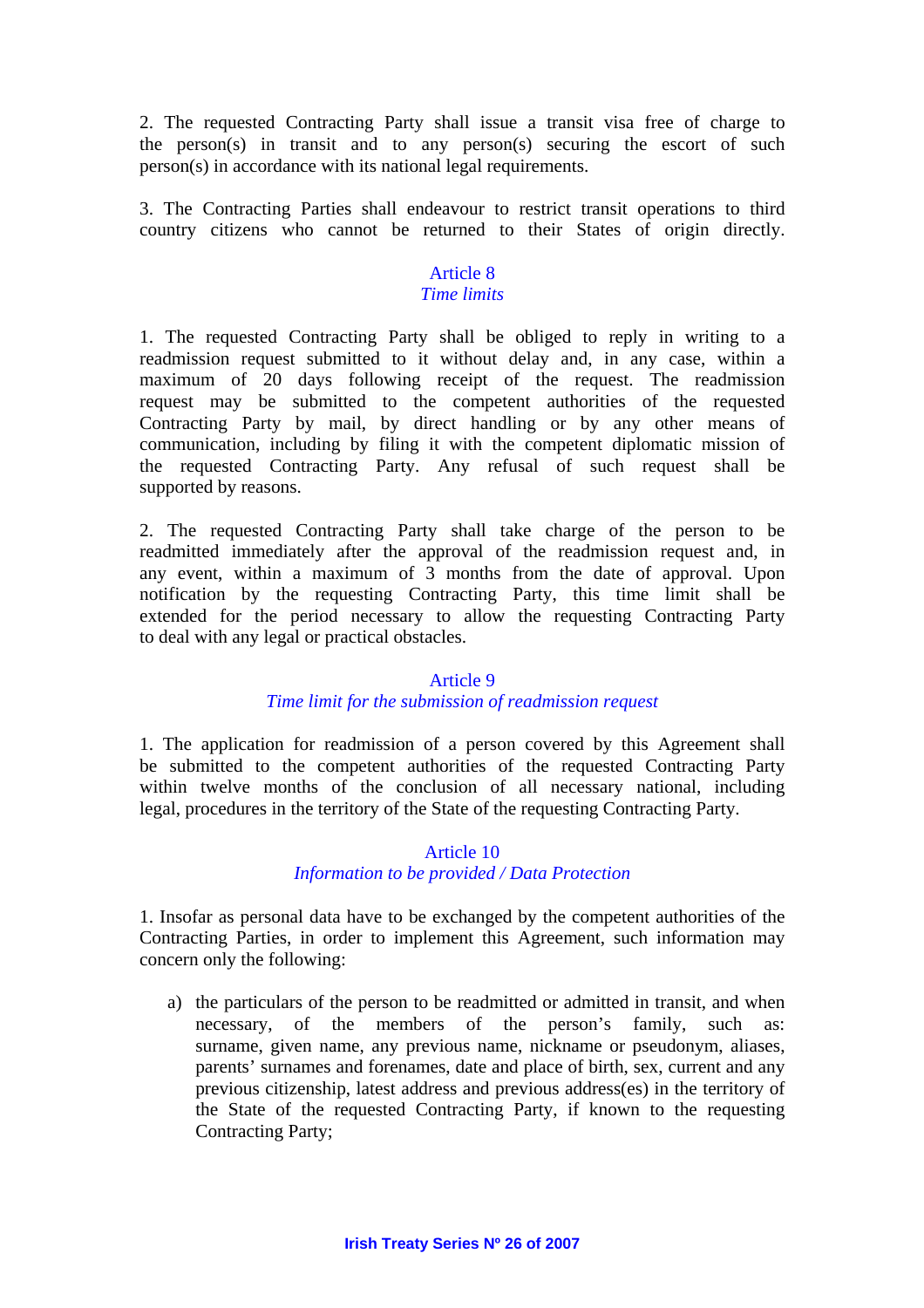- b) passport, travel document, laissez-passer or other identity document (number, date of issue, issuing authority, place of issue, period of validity, etc.);
- c) other details needed to identify the person to be readmitted or admitted in transit;
- d) evidence from which possession of citizenship may be established or validly assumed;
- e) any other information at the request of one of the Contracting Parties which is required for the purpose of examining the readmission request pursuant to this Agreement;
- f) itineraries, places, tickets or other travel arrangements and residence permits or visas issued by one of the Contracting Parties or a third State and their descriptions, if available.

2. The information referred to in *paragraph I* as well as any other data transmitted under the present Agreement shall be exchanged in accordance with the national law of the State of each Contracting Party.

3. Personal data may only be communicated to the competent authorities of each Contracting Party. The competent authorities of each Contracting Party shall ensure the protection of all information received under this Agreement, in accordance with their national law.

4. In particular, each Contracting Party undertakes to:

- a) use any information received under this Agreement only for the purpose for which it was requested;
- b) keep confidential any such information forwarded to the requested Contracting Party and not disclose it to a third party unless that disclosure is authorised by the requesting Contracting Party;
- c) protect such information against accidental loss, unauthorised access, alteration or disclosure;
- d) destroy such information in accordance with any conditions laid down by the requesting Contracting Party and, if there are no such conditions laid down, as soon as the information is no longer required for the purpose for which it was forwarded.

#### Article 11 *Costs*

1. The requesting Contracting Party shall cover the expenses of transportation of persons to be readmitted or admitted in transit under this Agreement, including their escorts, as far as to the border of the State of the requested Contracting Party or, as the case may be, to the border of the State of final destination.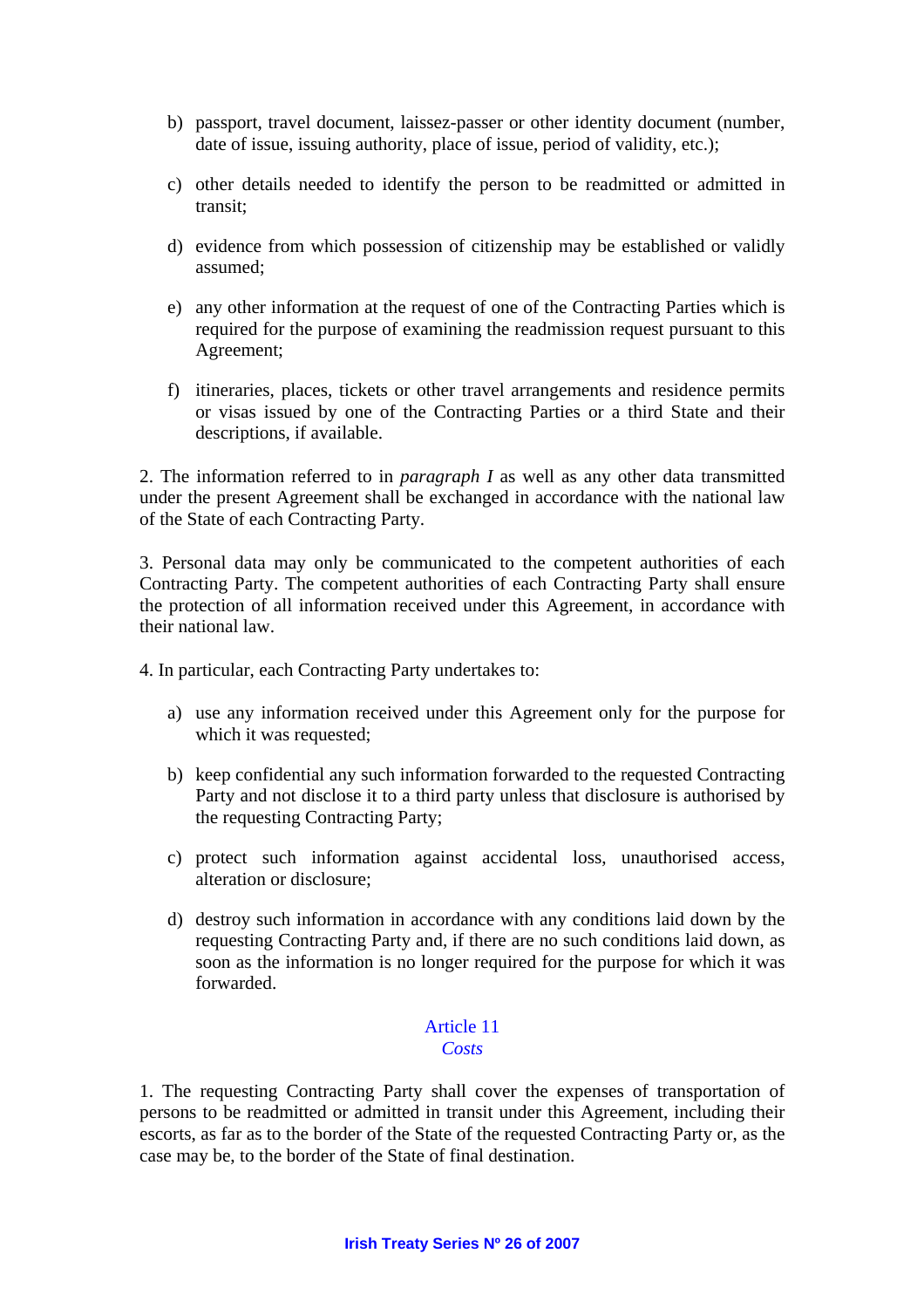2. The requesting Contracting Party shall also bear the costs of transportation deriving from the obligation of readmitting the persons under *Article 2.3.* 

3. The requesting Contracting Party shall, if necessary, bear all other expenses related to the readmission of persons.

## Article 12

## *Transport of legally acquired personal belongings*

1. The requesting Contracting Party shall allow a person who is to be returned to carry all his or her legally acquired personal belongings, in accordance with national legal requirements, to the country of destination.

2. The requesting Contracting Party shall not be obliged to bear the costs incurred in the transport of such belongings.

## Article 13 *Implementation provisions*

1. After the entry into force of this Agreement, the Contracting Parties shall inform each other, through diplomatic channels, of the competent authorities responsible for its implementation as well as their addresses and other information necessary to facilitate communication under this Agreement. The Contracting Parties shall also inform each other of any change with respect to these authorities or other information provided.

2. The competent authorities shall keep in contact and meet whenever necessary and shall decide on the practical arrangements required for the implementation of this Agreement.

3. The competent authorities shall also decide on other arrangements required for the implementation of this Agreement, such as:

- a) measures for transfer and execution of transit, including: travel arrangements, details of stopping places and itineraries, date, time and place of handover, a statement indicating that the person to be transferred may need assistance, help or care owing to sickness or old age, providing such person has consented to the statement being made and any other protection or security measure which may be necessary in the individual transfer case;
- b) establishing the border crossing points and the setting of dates for readmission;
- c) conditions for transport in transit of a third country citizen, under the escort of the competent authorities;
- d) details of proofs, etc. or presumptions which may show that a third country citizen has arrived directly from the territory of the State of one Contracting Party to the territory of the State of the other Contracting Party.